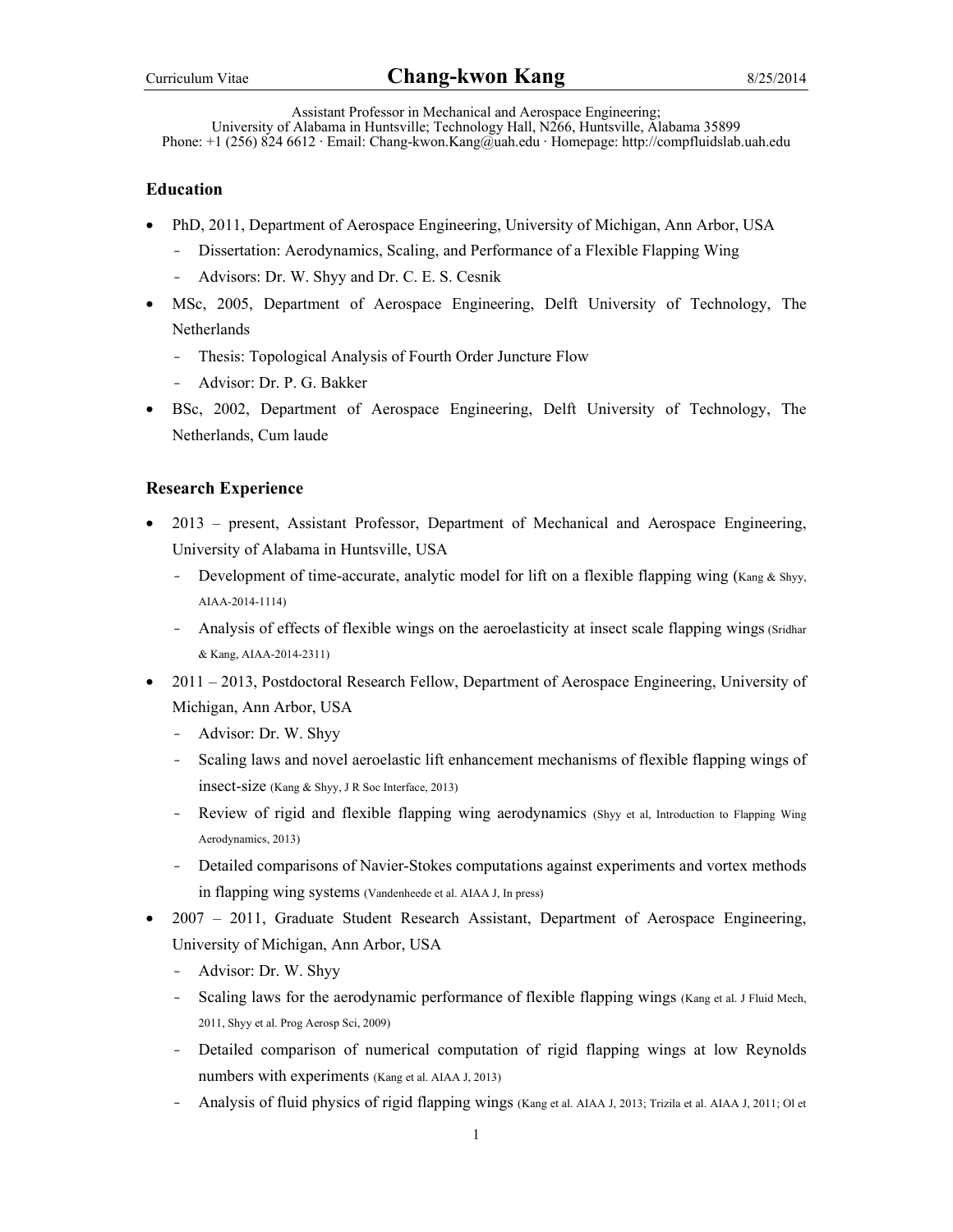al., Exp Fluids, 2009; Shyy et al. AIAA J, 2009)

- Reduced order models and surrogate models in flapping wings (Su et al. IFASD, 2011; Trizila Et al., AIAA-2009-5914)
- Numerical modeling and development of high-fidelity aeroelastic framework by coupling parallelized finite-volume incompressible Navier-Stokes equation solver and (non)linear beam, nonlinear mem-brane/shell finite-element structural dynamics solvers (Kang et al. AIAA-2011-1313; Aono et al. AIAA-2010-5082)
- Development of mesh-deformation/remeshing algorithms for 3-D Navier-Stokes computations using Radial Basis Function Interpolation and finite-element methods (Aono et al.AIAA-2010-5082)
- Development of 2-D multi-block finite-volume code for solving Euler equations for compressible inviscid fluid flow with HLLE and Roe solvers (course: Computational Fluid Dynamics II, 2007)
- 2002 2005, Graduate Student, Delft University of Technology, the Netherlands
	- Advisor: Dr. P. G. Bakker
	- Topological analysis using theorems from nonlinear differential equations of juncture flow
- 2001 (Jun) 2001 (Nov), Visiting Scholar, Arizona State University, Tempe, USA
	- Advisor: Dr. W. Saric
	- Experimental investigation on using infrared thermography to detect laminar-to-turbulence transition on swept wings at Mach 2.4 (Saric et al. APS 2001)

## **Research Interests**

Applied fluid dynamics with focus on modeling and analysis of multi-disciplinary complex systems

- Unsteady aerodynamics, fluid-structure interaction, locomotion in biology, Micro-air vehicles
- Modeling and analysis of complex systems: Systematic investigation using analytic, reduced order models, and scaling methods to predict the behavior and performance of complex systems, such as aerodynamic performance of flexible flapping wing systems, hemodynamics in cardio-vascular systems, wind turbines, and locomotion in biology or bio-inspired systems
- Development of high-fidelity numerical framework: Development of high-fidelity and robust fluidstructure interaction framework coupled to flight dynamics and control
- Reduced order models: Development of nonlinear robust reduced order models for analysis and optimization of complex multidisciplinary systems
- Energy harvesting from vortex-induced vibrations

## **Honors and Awards**

- UAH Distinguished Individual Investigator Award, 2014
- UAH New Faculty Research Program Award, 2013
- NATO RTO Scientific Achievement Award (AVT-149, Chair: Dr. Michael Ol), 2011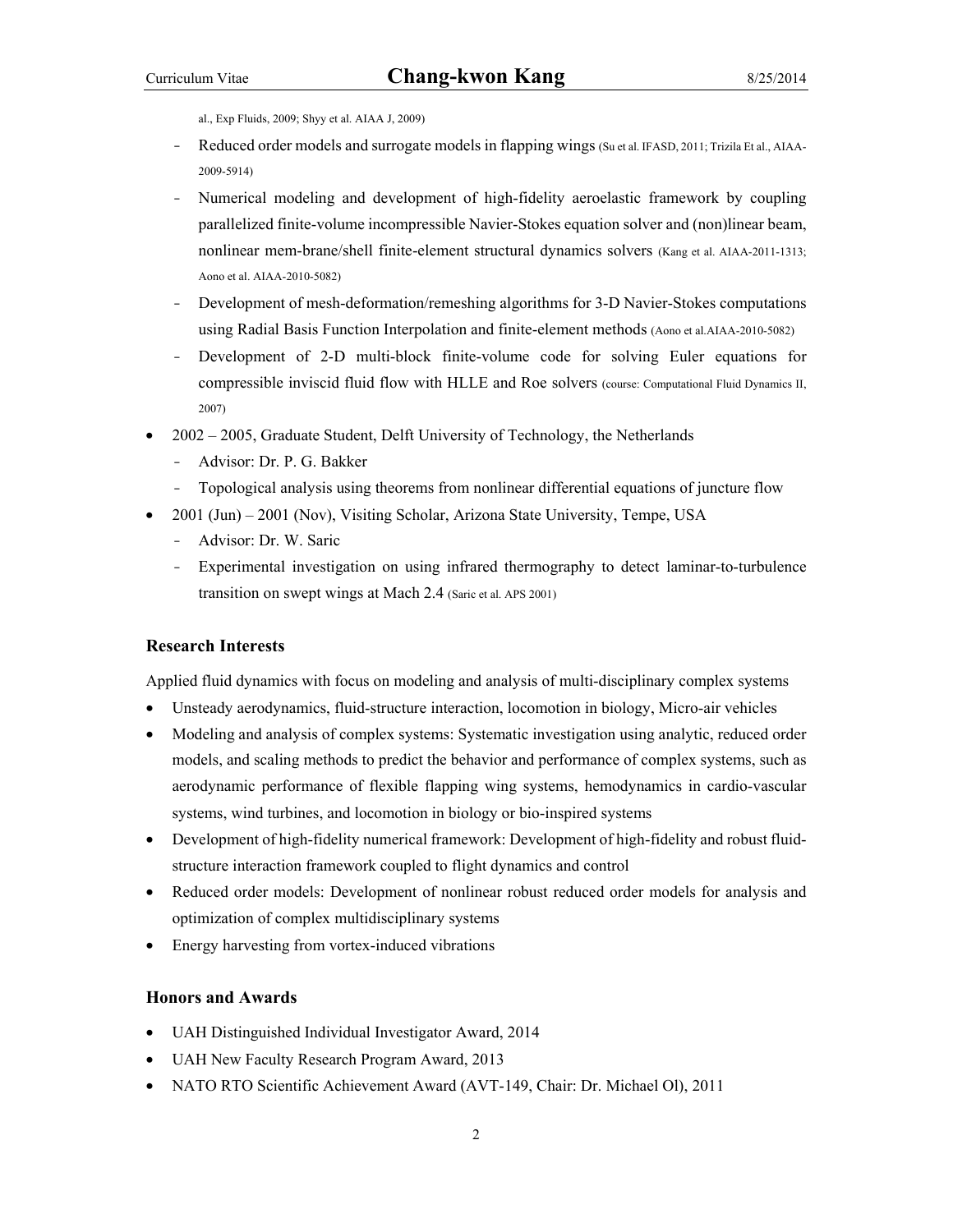## **Book**

1. Shyy, W., Aono, H., Kang, C. and Liu, H. *An Introduction To Flapping Wing Aerodynamics*, Cambridge University Press, 2013

### **Journal Publications**

- 1. Vandenheede, R., Bernal, L. P. B., Morrison, C., Gogulapati, A., Friedmann, P. P., Kang, C., and Shyy, W., "Experimental and Computational Study on Flapping Wings with Bio-Inspired Hover Kinematics," *AIAA Journal*, Vol. 52, Nr. 5, pp. 1047 - 1058, 2014
- 2. Kang, C. and Shyy, W., "Scaling and Lift Generation of Hovering Flexible Wing of Insect Size," *Journal of Royal Society Interface*, Vol. 10, Nr. 85, 2013
- 3. Kang, C., Aono, H., Baik, Y.S., Bernal, L.P., and Shyy, W., "Fluid Dynamics of Pitching and Plunging Flat Plate at Reynolds Number of O(10<sup>4</sup>)," AIAA Journal, Vol. 51, No. 2, pp. 315-329, 2013
- 4. Kang, C., Aono, H., Cesnik, C.E.S., and Shyy, W., "Effects of Flexibility on the Aerodynamic Performance of Flapping Wings," *Journal of Fluid Mechanics*, Vol. 689, pp. 32 - 74, 2011; also AIAA-2011-3121
- 5. Trizila, P., Kang, C., Aono, H., Visbal, M., and Shyy, W., "Low-Reynolds-Number Aerodynamics of a Flapping Rigid Flat Plate," *AIAA Journal*, Vol. 49, No. 4, pp. 806 - 823, 2011
- 6. Shyy, W., Aono, H., Chimakurthi, S, Trizila, P., Kang, C., Cesnik, C., and Liu, H.,, "Recent Progress in Flapping Wing Aerodynamics and Aeroelasticity", *Progress in Aerospace Sciences*, Vol. 48, Nr. 7, pp. 284-327, 2010
- 7. Ol, M., Bernal, L., Kang, C., and Shyy, W., "Shallow and Deep Dynamic Stall for Flapping Low Reynolds Number Airfoils", *Experiments in Fluids*, Vol. 46, Nr. 5, pp. 883-901, 2009
- 8. Shyy, W., Trizila, P., Kang, C., Aono, H., "Can Tip Vortices Enhance Lift of a Flapping Wing?", *AIAA Journal*, Vol. 47, pp. 289-293, 2009

## **Conference Proceedings and Presentations**

- 1. Shyy, W. and Kang, C., "Time-Accurate Estimate of Flexible Flapping Wing Aerodynamics," Invited Presentation, 7th World Congress of Biomechanics, Boston, Massachusetts, July 6 - 11, 2014
- 2. Sridhar, M. K. and Kang, C., "Effects of Flexible Wings in Hover Flight at Fruit Fly Scale," AIAA 2014-2311, 44th AIAA Fluid Dynamics Conference, Atlanta, Georgia, June 16 - 20, 2014
- 3. Kang, C., and Shyy, W., "A Quasi-Steady Model for the Lift on a Hovering Flexible Wing," AIAA 2014-1114,  $52<sup>nd</sup>$  Aerospace Science Meeting, National Harbor, Maryland, January  $3 - 17$ , 2014
- 4. Kang, C., and Shyy, W., "Modeling of Instantaneous Passive Pitch of Flexible Flapping Wings," AIAA 2013-2469, 43<sup>rd</sup> AIAA Fluid Dynamics Conference, San Diego, California, June 24 – 27, 2013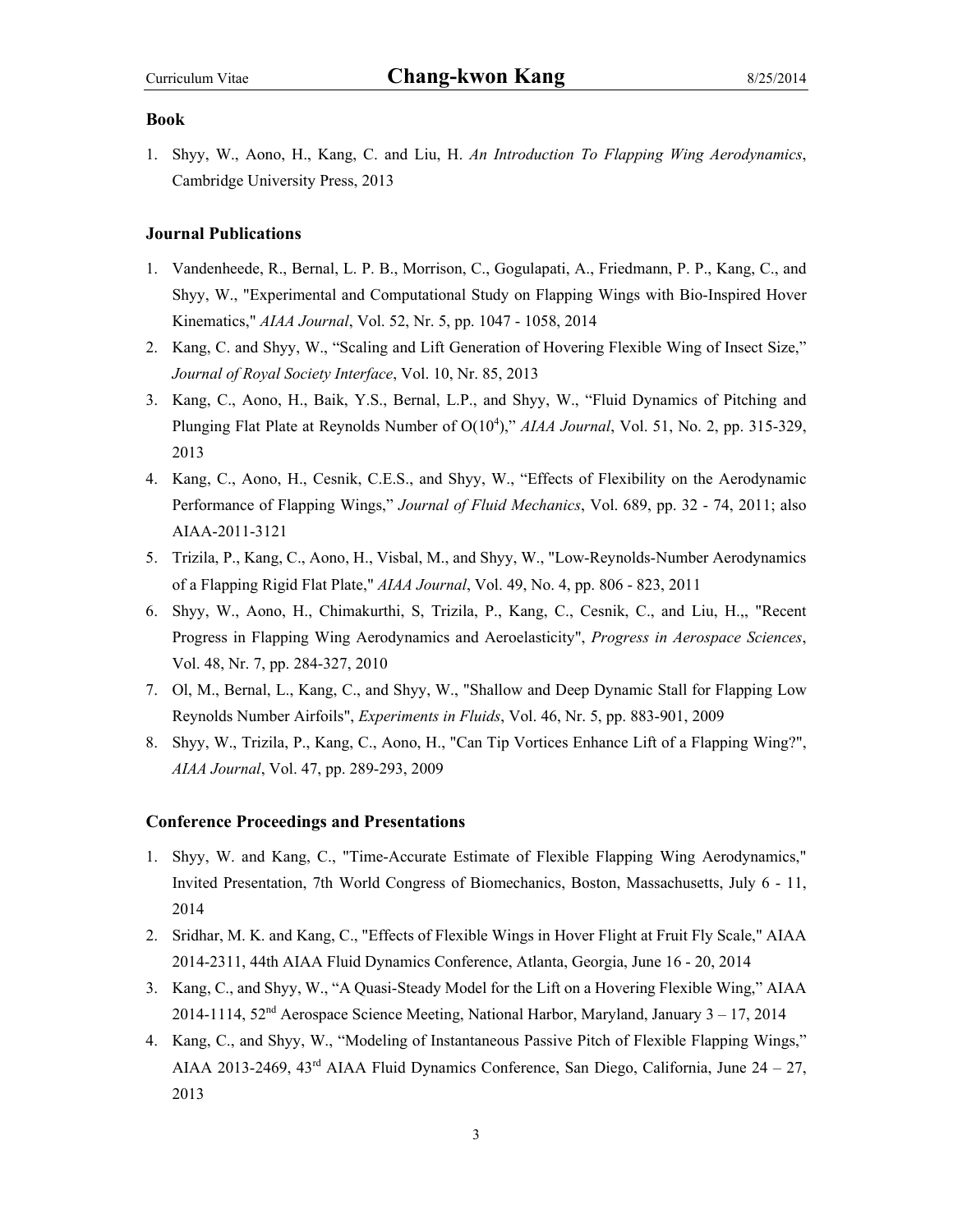- 5. Vandenheede, R.B.R, Bernal, L.P., Morrison, C., Gogulapati, A., Friedmann, P.P., Kang, C., and Shyy, W., "Comparison of Experiments on Bio-Inspired Hover Kinematics with The Unsteady Vortex Model and CFD, " AIAA 2013-0066, 51th AIAA Aerospace Science Meeting Including the New Horizons Forum and Aerospace Exposition, Grapevine, Texas, January 7 – 10, 2013
- 6. Shyy, W., Kang, C., and Cho, Y., "Adaptive and Passive Flow Control via Actuation and Flexible Structures at Low Reynolds Number," 5th International Symposium on Fluid Machinery and Fluids Engineering, Jeju, Korea, October 24 – 27, 2012
- 7. Kang, C., and Shyy, W., " Passive Wing Rotation in Flexible Flapping Wing Aerodynamics," AIAA-2012-2763, 30th AIAA Applied Aerodynamics Conference, New Orleans, Louisiana, June 25 - 28, 2012
- 8. Kang, C., and Shyy, W., "Effects of Flexibility on the Aerodynamics of a Hovering Flexible Airfoil at Reynolds Number of 100 to 1000," AIAA-2012-1206, 50th AIAA Aerospace Science Meeting, Nashville, Tennessee, January 9 - 12, 2012
- 9. Kang, C., Aono, H., and Shyy, W., "Scaling in Flexible Flapping Wings," American Physical So ciety, 64th Annual Meeting of the Division of Fluid Dynamics, Baltimore, Maryland, Nov ember 19 - 22, 2011
- 10. Kang, C., Aono, H., Cesnik, C.E.S., and Shyy, W., "Effects of Flexibility on the Aerodynamic Performance of Flapping Wings," AIAA-2011-3121, 6th AIAA Theoretical Fluid Mechanics Conference, Honolulu, Hawaii, June 27-30, 2011
- 11. Su, W., Kang, C., and Cesnik, C.E.S., "Nonlinear Aeroelastic Analysis of Flapping Wing Micro Air Vehicles with a Surrogate Aerodynamic Model," International Forum on Aeroelasticity and Structural Dynamics 2011, Paris, France, Jun. 26–30, 2011
- 12. Kang, C., Aono, H., Cesnik, C.E.S., and Shyy, W., "A Scaling Parameter for Thrust Generation of Flapping Flexible Wings," AIAA-2011-1313, 49th AIAA Aerospace Sciences Meeting, Orlando, Florida, 4 - 7 January 2011
- 13. Aono, H., Kang, C., Cesnik, C.E.S., and Shyy, W., "A Numerical Framework for Isotropic and Anisotropic Flexible Flapping Wing Aerodynamics and Aeroelasticity," AIAA-2010-5082, 28th AIAA Applied Aerodynamics Conference, Chicago, Illinois, June 28-1, 2010
- 14. Trizila, P., Kang, C., Aono, H., Visbal, M., and Shyy, W., "Fluid Physics and Surrogate Modeling of a Low Reynolds Number Flapping Rigid Flat Plate," AIAA 2010-5081, 28th AIAA Applied Aerodynamics Conference, 28 June - 1 July 2010, Chicago, Illinois
- 15. Kang, C., Aono, H., Trizila, P., Baik, Y., Rausch, J.M., Bernal, L., Ol, M.V., and Shyy, W., "Modeling of Pitching and Plunging Airfoils of Reynolds Number between  $1x10^4$  and  $6x10^{4}$ ", AIAA-2009-4100, 27th AIAA Applied Aerodynamics Conference, San Antonio, Texas, June 22- 25, 2009
- 16. Kang, C., Baik, Y., Bernal, L., Ol, M.V., and Shyy, W., "Fluid Dynamics of Pitching and Plunging Airfoils of Reynolds Number between  $1x10^4$  and  $6x10^{4}$ ", AIAA-2009-536, 47th AIAA Aerospace Sciences Meeting including the New Horizons Forum and Aerospace Exposition, Orlando, Florida,